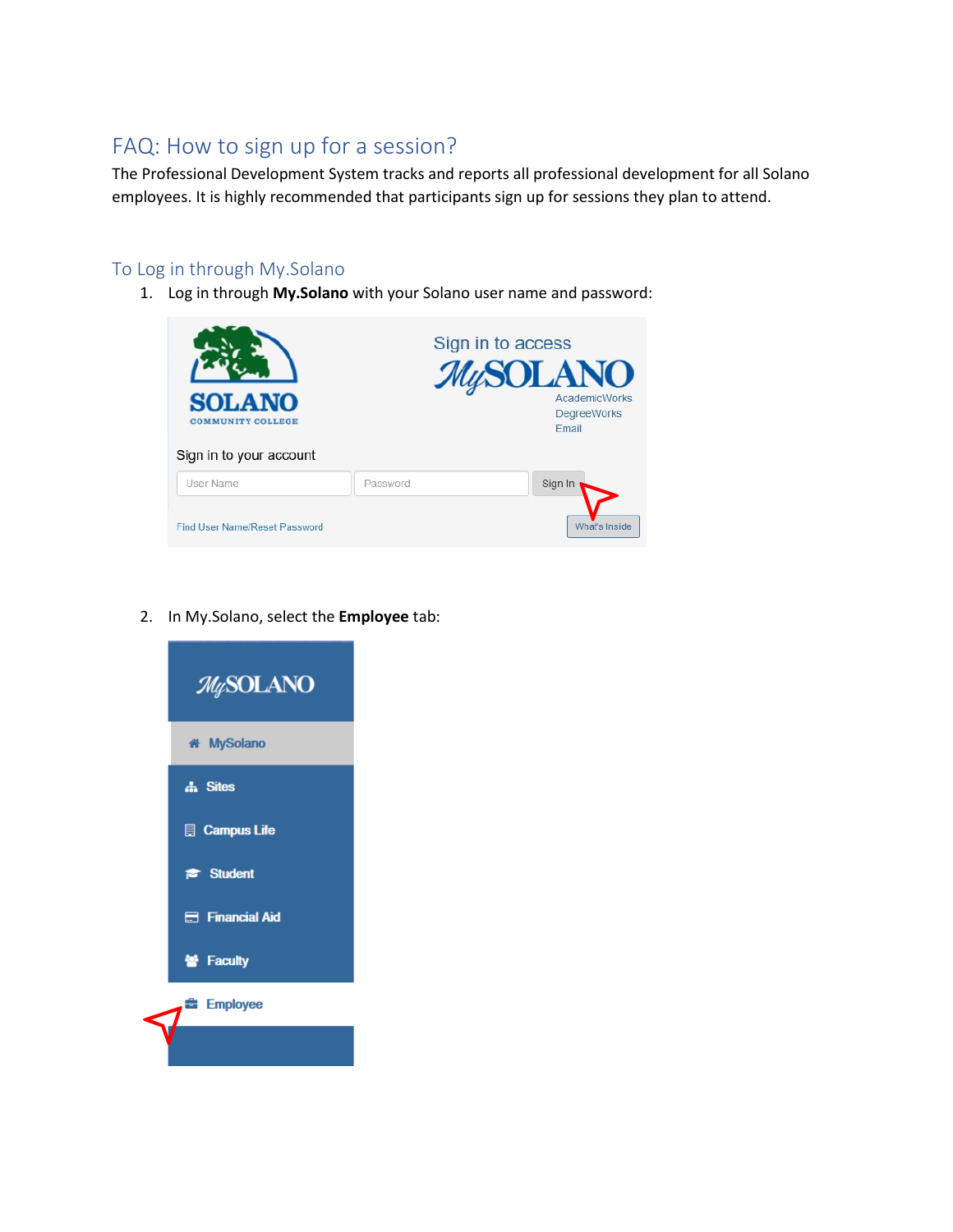3. Scroll down the page and click on the **Professional Development** logo:



4. It should automatically **redirect** you into the Professional Development system:

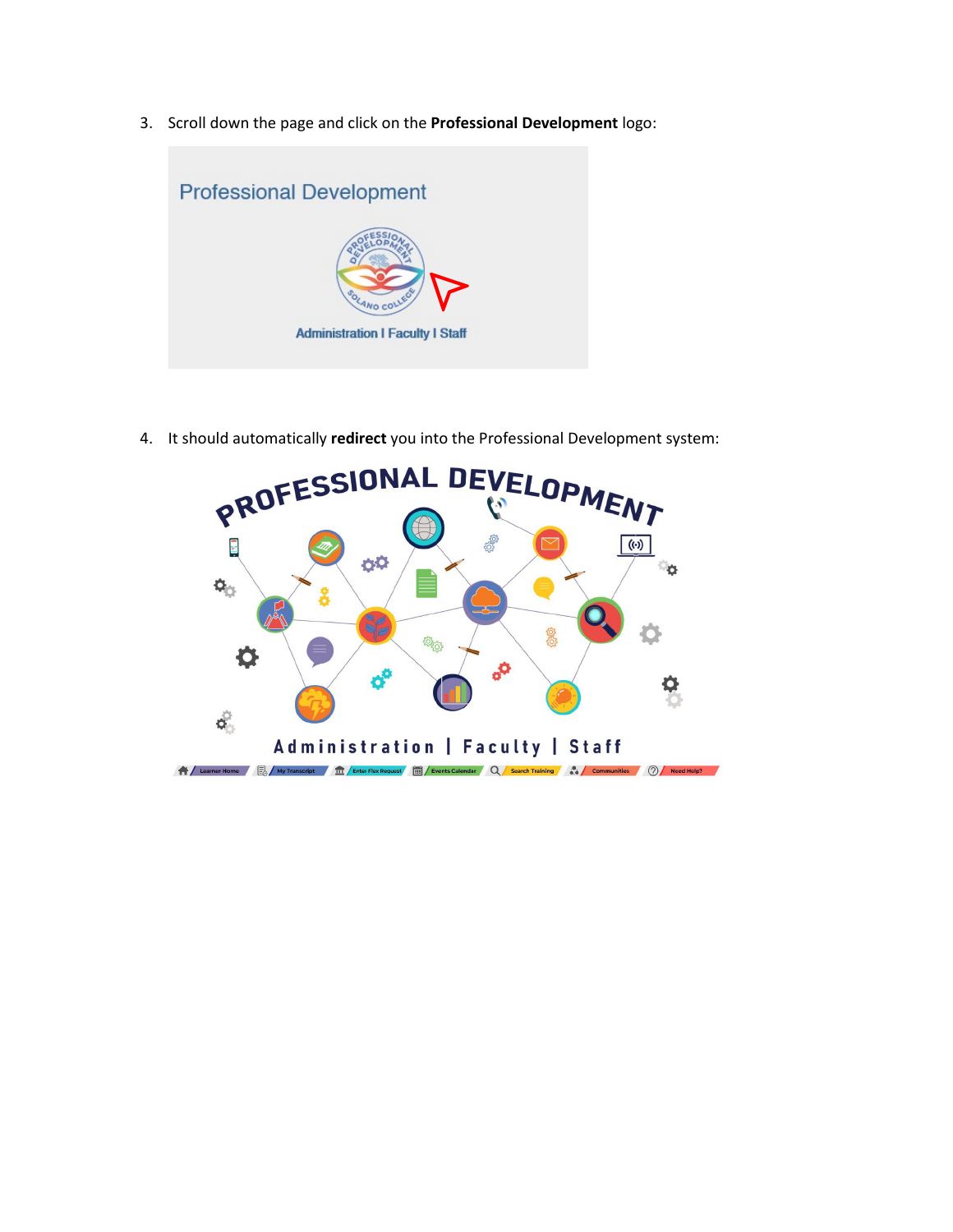#### To Sign up for a Session

1. Once in the Professional Development system, view the available sessions by clicking on the **Events Calendar** or hovering over the **Learning** menu and selecting **Workshop Calendar**:



2. To view professional development opportunities offered by Solano, go to the **Filters** and click the **Expand** icon under the **Location** options:

| Filters                         |  |
|---------------------------------|--|
| Title                           |  |
| Session ID                      |  |
| Location                        |  |
| All                             |  |
| Session Instructor              |  |
| All                             |  |
| <b>4 Add Subject(s) filters</b> |  |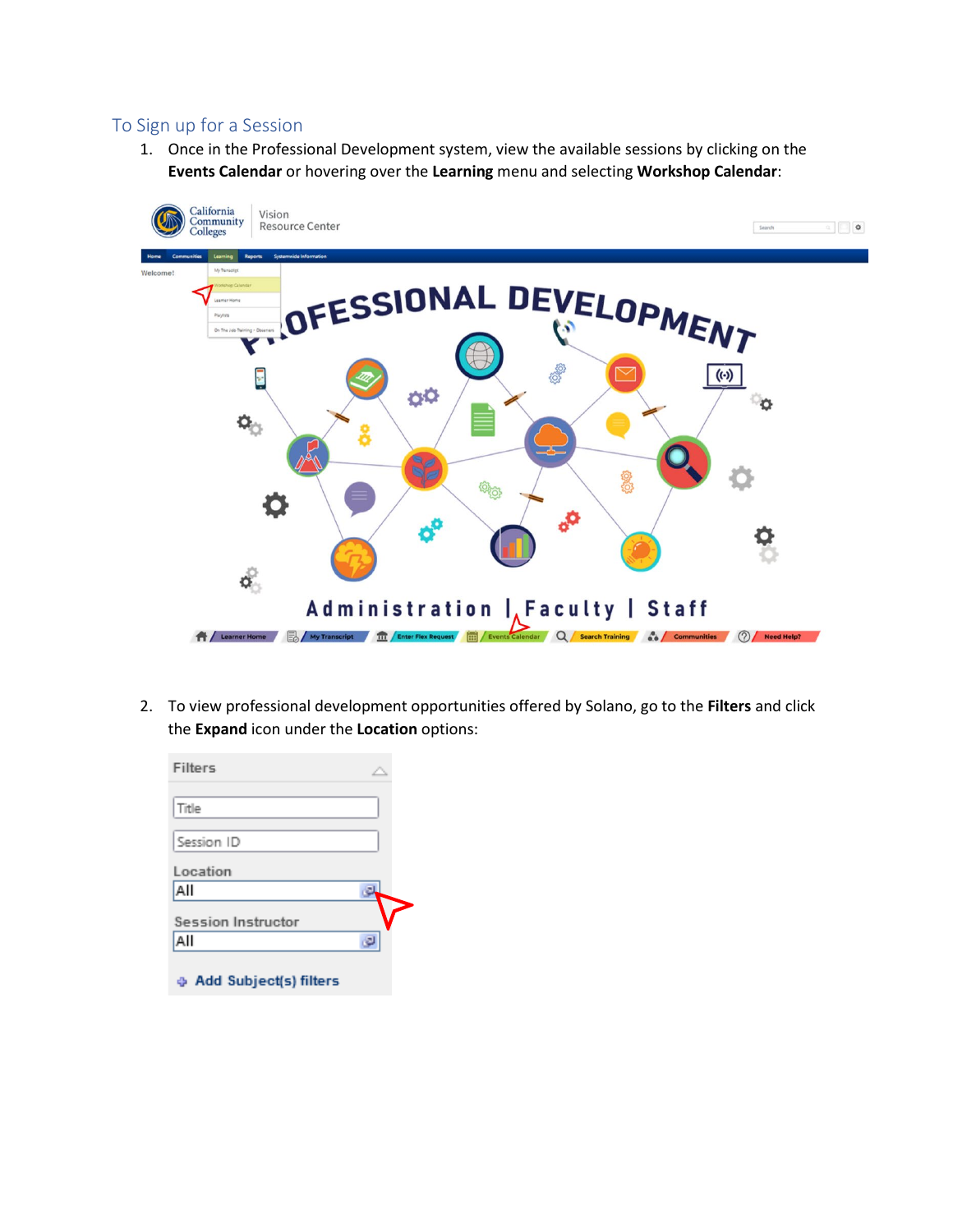3. Find Solano by navigating the list of colleges or searching for Solano by name. After finding Solano CCD, click on the **blue plus sign**:



4. Now the Workshop Calendar only lists sessions offered by Solano Community College. Find the specific session you would like to attend, click on it to view details, then select **Request**:

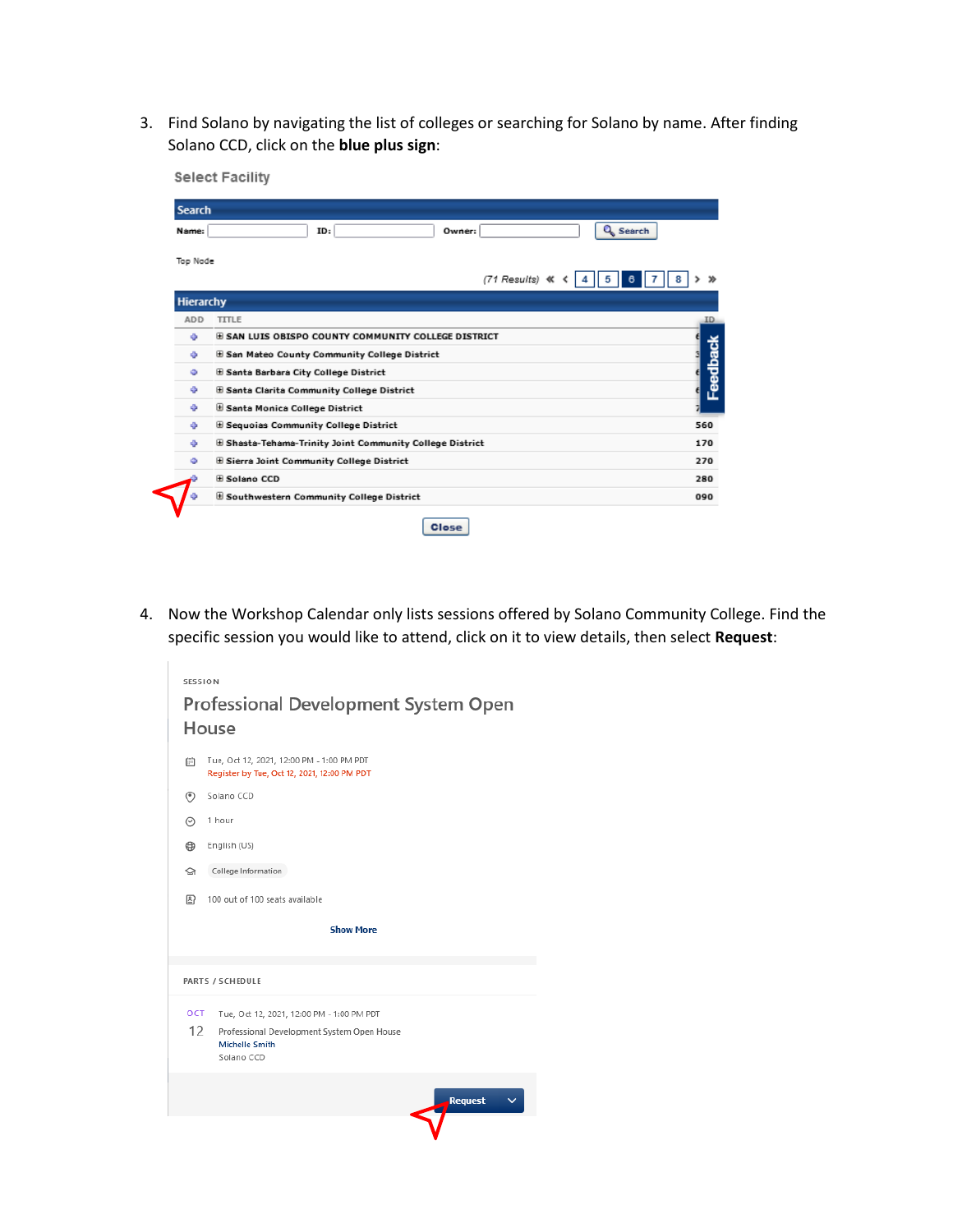5. The session is now listed in the **Active Transcript** including any other upcoming, pending, or inprogress activities:

| Active $\overline{\phantom{a}}$<br>By Date Added ▼<br>All Types ▼<br>Search Results (3)                      | Search for training |  |
|--------------------------------------------------------------------------------------------------------------|---------------------|--|
| Solano Professional Development System Open House (Starts 10/12/2021)<br>Due: No Due Date Status: Registered | View Training D     |  |
| Solano PDFC Committee (Starts 9/2/2021)<br>Due: No Due Date Status: Pending Completion Signature             | Sign                |  |
| <b>Communicating about Culturally Sensitive Issues</b><br>Due: No Due Date Status: In Progress               | Launch              |  |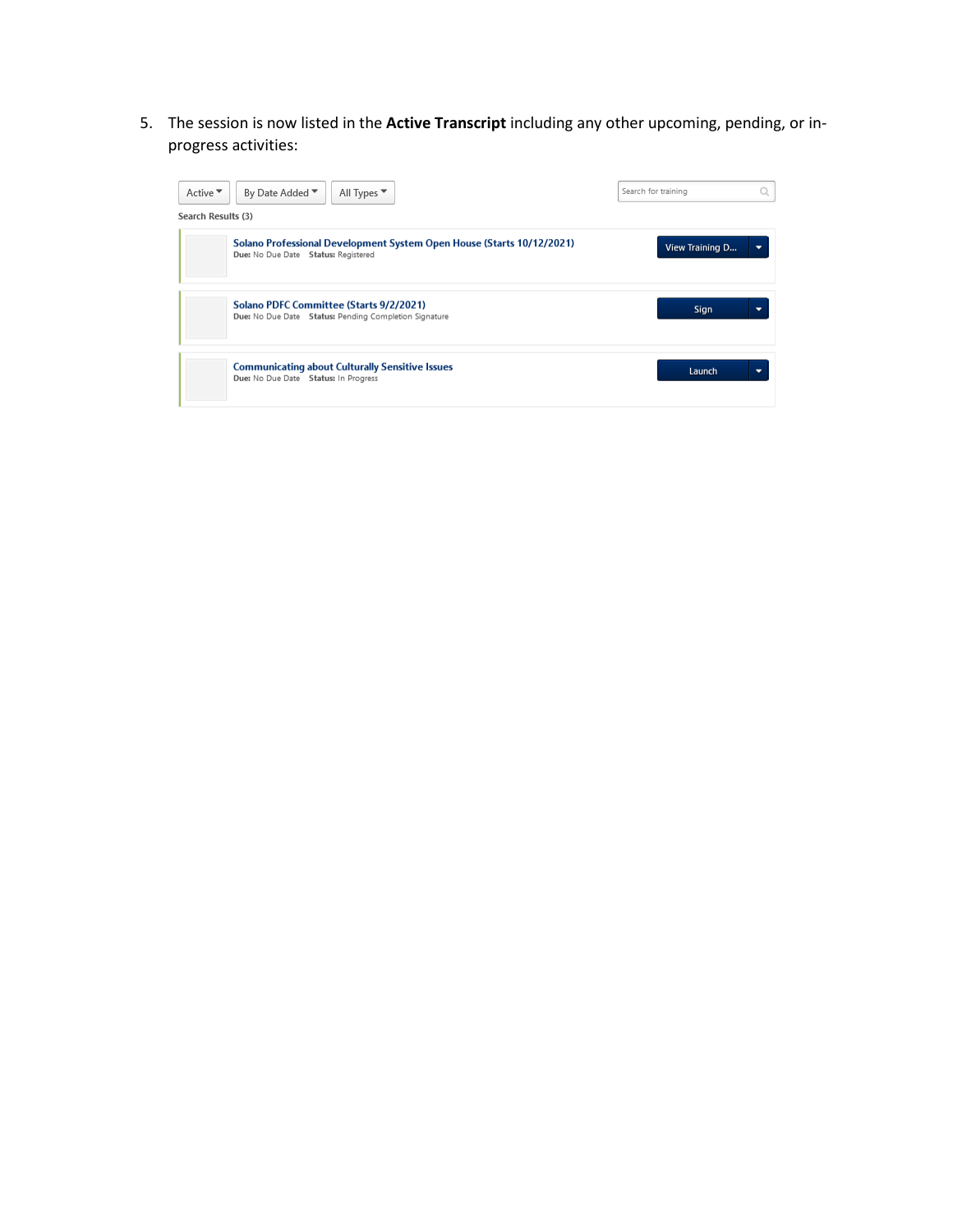#### To Withdraw from a Session

1. Go to the Active Transcript by hovering over the **Learning** menu then clicking on **My Transcript**:



2. The **Active Transcript** includes any upcoming, pending, or in-progress sessions. To **Withdraw** from an upcoming session, click on the arrow (▼), then select **Withdraw**:

| Active *           | By Date Added <sup>*</sup><br>All Types <sup>*</sup>                                                         | Search for training                                  |  |
|--------------------|--------------------------------------------------------------------------------------------------------------|------------------------------------------------------|--|
| Search Results (3) |                                                                                                              |                                                      |  |
| <b>CELL</b>        | Solano Professional Development System Open House (Starts 10/12/2021)<br>Due: No Due Date Status: Registered | View Training D                                      |  |
|                    |                                                                                                              | Withdraw                                             |  |
|                    | Solano PDFC Committee (Starts 9/2/2021)                                                                      | View Training Details<br>Move to Archived Transcript |  |
| 脚                  | Due: No Due Date Status: Pending Completion Signature                                                        |                                                      |  |
|                    |                                                                                                              |                                                      |  |
|                    | <b>Communicating about Culturally Sensitive Issues</b><br>Due: No Due Date Status: In Progress               | Launch                                               |  |
|                    |                                                                                                              |                                                      |  |

3. Select a reason for withdrawal from the dropdown menu then click **Submit**:

| Location: Solano CCD       | Date / Time: (1) 10/12/2021 12:00 PM - 10/12/2021 1:00 PM |
|----------------------------|-----------------------------------------------------------|
| SESSION WITHDRAWAL OPTIONS |                                                           |
| Please select a reason     |                                                           |
| Comments                   |                                                           |
|                            |                                                           |
|                            |                                                           |
|                            |                                                           |
|                            |                                                           |
| Cancel<br>Submit           |                                                           |
|                            |                                                           |

4. The session is now listed in the **Archived** transcript:

| Archived ▼<br>All Types $\Psi$<br>By Title $\Psi$                                                           | Search for training   |  |
|-------------------------------------------------------------------------------------------------------------|-----------------------|--|
| Search Results (2)                                                                                          |                       |  |
| Solano Professional Development System Open House (Starts 10/12/2021)<br>Due: No Due Date Status: Withdrawn | <b>Select Session</b> |  |